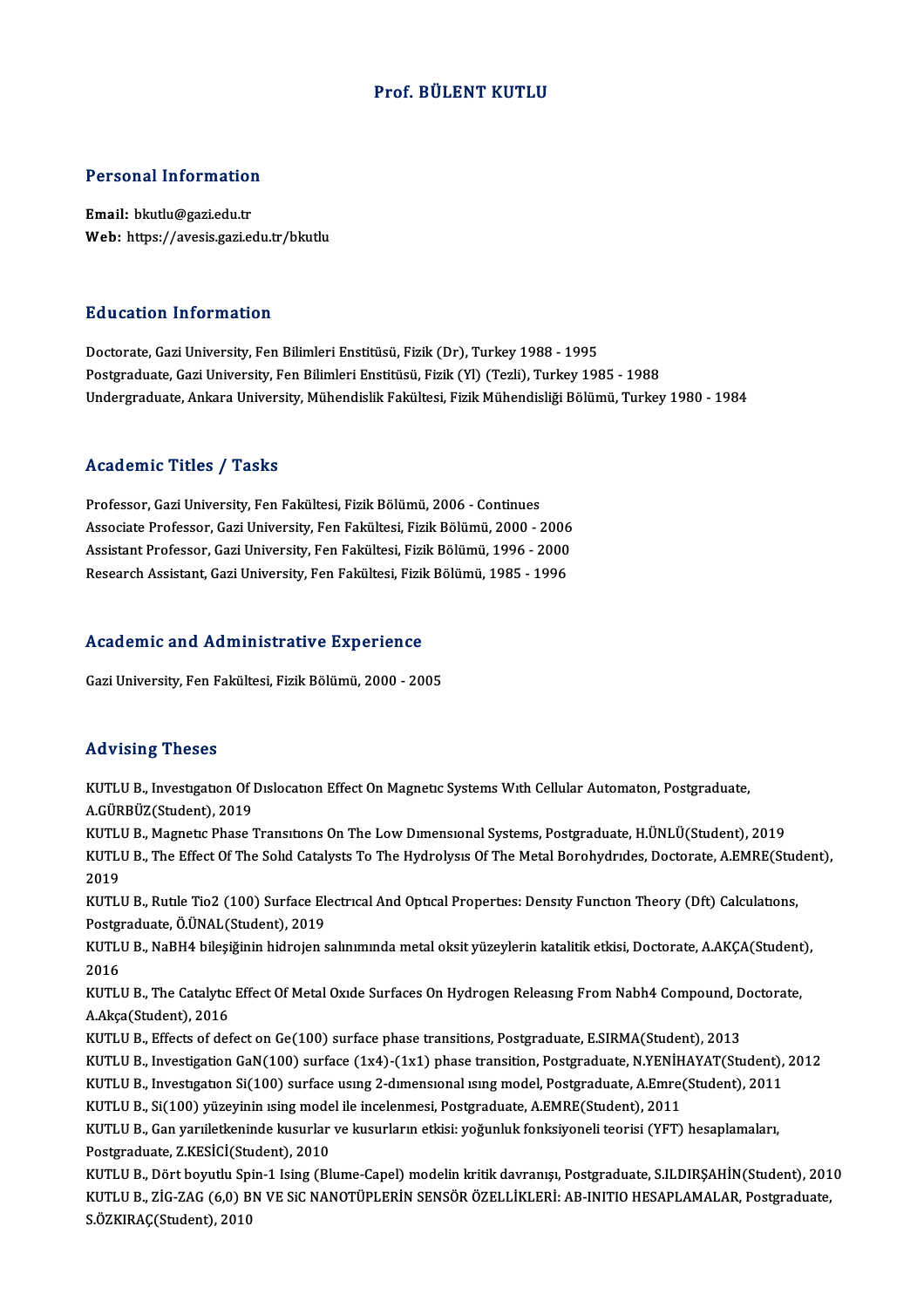KUTLU B., Zig-zag (6,0) BN ve SiC nanotüplerin sensör özellikleri: Ab-initio hesaplamalar, Postgraduate,<br>S ÖZKIRAC(Student), 2010 KUTLU B., Zig-zag (6,0) BN<br>S.ÖZKIRAÇ(Student), 2010<br>KUTU U B., Zigreg (6.0) karb KUTLU B., Zig-zag (6,0) BN ve SiC nanotüplerin sensör özellikleri: Ab-initio hesaplamalar, Postgraduate,<br>S.ÖZKIRAÇ(Student), 2010<br>KUTLU B., Zigzag (6,0) karbon nanotüp'ün sensör özellikleri ve DNA baz molekülleri ile etkil

S.ÖZKIRAÇ(Student), 2010<br>KUTLU B., Zigzag (6,0) karbon nanotüp'i<br>Postgraduate, G.SEZGİN(Student), 2010<br>KUTU U B. GAN YABIİLETKENİNDE KUSU KUTLU B., Zigzag (6,0) karbon nanotüp'ün sensör özellikleri ve DNA baz molekülleri ile etkileşimi: ab-inito hesaplar<br>Postgraduate, G.SEZGİN(Student), 2010<br>KUTLU B., GaN YARIİLETKENİNDE KUSURLAR VE KUSURLARIN ETKİSİ: YOĞUNL

Postgraduate, G.SEZGİN(Student), 2010<br>KUTLU B., GaN YARIİLETKENİNDE KUSURLAR VE KUSURL<br>HESAPLAMALARI, Postgraduate, Z.KESİCİ(Student), 2010<br>KUTLU B., THE CRITICAL REHAVIOR OE FOUR DIMENTION KUTLU B., GaN YARIİLETKENİNDE KUSURLAR VE KUSURLARIN ETKİSİ: YOĞUNLUK FONKSİYONELİ TEORİSİ (YFT)<br>HESAPLAMALARI, Postgraduate, Z.KESİCİ(Student), 2010<br>KUTLU B., THE CRITICAL BEHAVIOR OF FOUR DIMENTIONAL SPIN-1 ISING (BLUME-

HESAPLAMALARI, Postgraduat<br>KUTLU B., THE CRITICAL BEHA<br>S.ILDIRŞAHİN(Student), 2010<br>KUTLU B., İki ve üs beyytlu Blu KUTLU B., THE CRITICAL BEHAVIOR OF FOUR DIMENTIONAL SPIN-1 ISING (BLUME-CAPEL) MODEL, Pe<br>S.ILDIRŞAHİN(Student), 2010<br>KUTLU B., İki ve üç boyutlu Blume capel modelin dinamik davranışı, Doctorate, B.EBRU(Student), 2008<br>KUTLU

S.ILDIRŞAHİN(Student), 2010<br>KUTLU B., İki ve üç boyutlu Blume capel modelin dinamik davranışı, Doctorate, B.EBRU(Student), 2008<br>KUTLU B., DYNAMICAL BEHAVIOUR OF TWO AND THREE DIMENSIONAL BLUME-CAPEL MODEL, Doctorate,<br>R.FRR KUTLU B., İki ve üç boyu<br>KUTLU B., DYNAMICAL I<br>B.EBRU(Student), 2008<br>KUTLU B., Dış manyatik KUTLU B., DYNAMICAL BEHAVIOUR OF TWO AND THREE DIMENSIONAL BLUME-CAPEL MODEL, Doct<br>B.EBRU(Student), 2008<br>KUTLU B., Dış manyetik alanda Spin 1 Ising modelin cellular aurtomaton ile incelenmesi, Postgraduate,<br>H.DEMİREL (Stud

B.EBRU(Student), 2008<br>KUTLU B., Dış manyetik alanda Spin 1 Ising modelin cellular aurtomaton ile incelenmesi, Postgraduate,<br>H.DEMİREL(Student), 2007 KUTLU B., Dış manyetik alanda Spin 1 Ising modelin cellular aurtomaton ile incelenmesi, Postgraduate,<br>H.DEMİREL(Student), 2007<br>KUTLU B., AlxGa1-xN yarı iletken alaşımının enerji-bant hesaplamaları, Postgraduate, A.KAYA(Stu

H.DEMİREL(Student), 2007<br>KUTLU B., AlxGa1-xN yarı iletken alaşımının enerji-bant hesaplamaları, Postgraduate, A.KAYA(Student), 2007<br>KUTLU B., INVESTIGATION OF THE SPIN-1 ISING MODEL ON THE EXTERNAL MAGNETIC FIELD USING CEL KUTLU B., AlxGa1-xN yarı iletken alaşımının enerji-bant h<br>KUTLU B., INVESTIGATION OF THE SPIN-1 ISING MODEL<br>AUTOMATON, Postgraduate, H.DEMİREL(Student), 2007<br>KUTLU B., SUREACE PROPERTIES OF IIL V SEMICONDUCT KUTLU B., INVESTIGATION OF THE SPIN-1 ISING MODEL ON THE EXTERNAL MAGNETIC FIELD USINO<br>AUTOMATON, Postgraduate, H.DEMİREL(Student), 2007<br>KUTLU B., SURFACE PROPERTIES OF III-V SEMICONDUCTORS, Postgraduate, E.ERSİN(Student),

KUTLU B., SURFACE PROPERTIES OF III-V SEMICONDUCTORS, Postgraduate, E.ERSİN(Student), 2007

AUTOMATON, Postgraduate, H.DEMİREL(Student), 2007<br>KUTLU B., SURFACE PROPERTIES OF III-V SEMICONDUCTORS, Postgraduate, E.ERSİN(Student), 2007<br>KUTLU B., Üç boyutlu blume-emery-griffiths modelin faz geçişleirinin cellular aut KUTLU B., Üç boyutlu blume-emery-griffiths modelin faz geçişleirinin cellular automaton ile simülasyonu, Doctorate,<br>N.SEFEROĞLU(Student), 2007<br>KUTLU B., THE EFFECT OF THE DIPOLAR-QUADRUPOLAR INTERACTION ON THE PHASE SPACE

N.SEFEROĞLU(Student), 2007<br>KUTLU B., THE EFFECT OF THE DIPOLAR-QUADRUPOLAR INTER.<br>EMERY-GRIFFITHS MODEL, Doctorate, A.ÖZKAN(Student), 2007<br>KUTLU B., Tek duvark (8.0) zia gas karben nane tünten ber nitrü KUTLU B., THE EFFECT OF THE DIPOLAR-QUADRUPOLAR INTERACTION ON THE PHASE SPACE OF THE F(<br>EMERY-GRIFFITHS MODEL, Doctorate, A.ÖZKAN(Student), 2007<br>KUTLU B., Tek duvarlı (8,0) zig-zag karbon nano tüpten bor-nitrür nano tüp s

EMERY-GRIFFITHS MODEL, Doctorate, A.ÖZKAN(Student), 2007<br>KUTLU B., Tek duvarlı (8,0) zig-zag karbon nano tüpten bor-nitrür nano tüp sentezlenmesi, Postgraduate,<br>U.ÖGE(Student), 2006 KUTLU B., Tek duvarlı (8,0) zig-zag karbon nano tüpten bor-nitrür nano tüp sentezlenmesi, Postgraduate,<br>U.ÖGE(Student), 2006<br>KUTLU B., İki boyutlu spin-1 ising (BEG) modelin cellular automaton ile benzeşimi, Doctorate, A.S

KUTLU B., Birinci ve ikinci-derece en yakın komşu etkileşmeli spin-1 Ising (Blume-Capel) modelin cellular automaton ile incelenmesi, Postgraduate, S.YETİM(Student), 2004 KUTLU B., İki boyutlu spin-1 ising (BEG) modelin cel<br>KUTLU B., Birinci ve ikinci-derece en yakın komşu et<br>incelenmesi, Postgraduate, S.YETİM(Student), 2004<br>KUTLU B., İki boyutlu ferromanyetik blume emeru g KUTLU B., Birinci ve ikinci-derece en yakın komşu etkileşmeli spin-1 Ising (Blume-Capel) modelin cellular auto<br>incelenmesi, Postgraduate, S.YETİM(Student), 2004<br>KUTLU B., İki boyutlu ferromanyetik blume-emery-griffiths (BE

incelenmesi, Postgraduate, S.YETİM(Stude<br>KUTLU B., İki boyutlu ferromanyetik blum<br>Postgraduate, G.ÖZÇELİK(Student), 2004<br>KUTLU B. Hüsresel stamasyon modeli ile KUTLU B., İki boyutlu ferromanyetik blume-emery-griffiths (BEG) modelin cellular automaton ile incel<br>Postgraduate, G.ÖZÇELİK(Student), 2004<br>KUTLU B., Hücresel otomasyon modeli ile kartanesinin benzeşimi, Postgraduate, Ş.ÖZ

Postgraduate, G.ÖZÇELİK(Student), 2004<br>KUTLU B., Hücresel otomasyon modeli ile kartanesinin benzeşimi, Postgraduate, Ş.ÖZ(Student), 2003<br>KUTLU B., İki boyutlu ising modelin üçgen örgü için creutz cellular automation ile si KUTLU B., Hücresel oto<br>KUTLU B., İki boyutlu is<br>N.ŞEN(Student), 2001<br>KUTLU B., İki boyutlu is KUTLU B., İki boyutlu ising modelin üçgen örgü için creutz cellular automation ile simülasyonu, Postgraduate<br>N.ŞEN(Student), 2001<br>KUTLU B., İki boyutlu ising model için şekil etkisinin creutz cellular automaton ile incelen

N.ŞEN(Student), 2001<br>KUTLU B., İki boyutlu ising<br>A.ÖZKAN(Student), 2001<br>KUTLU B., İkinci daraca an KUTLU B., İki boyutlu ising model için şekil etkisinin creutz cellular automaton ile incelenmesi, Postgraduate,<br>A.ÖZKAN(Student), 2001<br>KUTLU B., İkinci derece en yakın komşu etkileşmeli ising modelde evrensel olmayan davra

A.ÖZKAN(Student), 2001<br>KUTLU B., İkinci derece en yakın komşu etkileşmeli isir<br>incelenmesi, Postgraduate, N.SAKİNCİ(Student), 2001

# incelenmesi, Postgraduate, N.SAKİNCİ(Student), 2001<br>Articles Published in Journals That Entered SCI, SSCI and AHCI Indexes

- rticles Published in Journals That Entered SCI, SSCI and AHCI Indexes<br>I. The catalytic effect of the Au(111) and Pt(111) surfaces to the sodium borohydride hydrolysis<br>reaction mechanism: A DET study The catalytic effect of the Au(111)<br>reaction mechanism: A DFT study<br>Cana A E Alisa A KUTH U P The catalytic effect of the<br>reaction mechanism: A DF<br>Genc A.E., Akca A., KUTLU B.<br>INTERNATIONAL JOURNAL O reaction mechanism: A DFT study<br>Genc A. E. , Akca A., KUTLU B.<br>INTERNATIONAL JOURNAL OF HYDROGEN ENERGY, vol.43, no.31, pp.14347-14359, 2018 (Journal Indexed in SCI) Genc A. E. , Akca A., KUTLU B.<br>INTERNATIONAL JOURNAL OF HYDROGEN ENERGY, vol.43, no.31, pp.14347-14359, 2018 (J<br>II. Low dimensional mixed-spin Ising model with next-nearest neighbor interaction<br>ÖZKAN A. KUTU U B
- INTERNATIONAL JOI<br>Low dimensional<br>ÖZKAN A., KUTLU B.<br>SUBERLATTICES AN Low dimensional mixed-spin Ising model with next-nearest neighbor interaction<br>ÖZKAN A., KUTLU B.<br>SUPERLATTICES AND MICROSTRUCTURES, vol.111, pp.736-743, 2017 (Journal Indexed in SCI)<br>Critical behavior of low dimensional me
- ÖZKAN A., KUTLU B.<br>SUPERLATTICES AND MICROSTRUCTURES, vol.111, pp.736-74<br>III. Critical behavior of low dimensional magnetic systems<br>ÖZKAN A. KUTLU B SUPERLATTICES AN<br>Critical behavior<br>ÖZKAN A., KUTLU B.<br>JOUPNAL OF MACNI Critical behavior of low dimensional magnetic systems<br>ÖZKAN A., KUTLU B.<br>JOURNAL OF MAGNETISM AND MAGNETIC MATERIALS, vol.425, pp.78-83, 2017 (Journal Indexed in SCI)<br>The effect of the besting nate on the phase transition.

ÖZKAN A., KUTLU B.<br>JOURNAL OF MAGNETISM AND MAGNETIC MATERIALS, vol.4<br>IV. The effect of the heating rate on the phase transition<br>ÖZKAN A. KUTHU B. JOURNAL OF MAGNI<br><mark>The effect of the l</mark><br>ÖZKAN A., KUTLU B.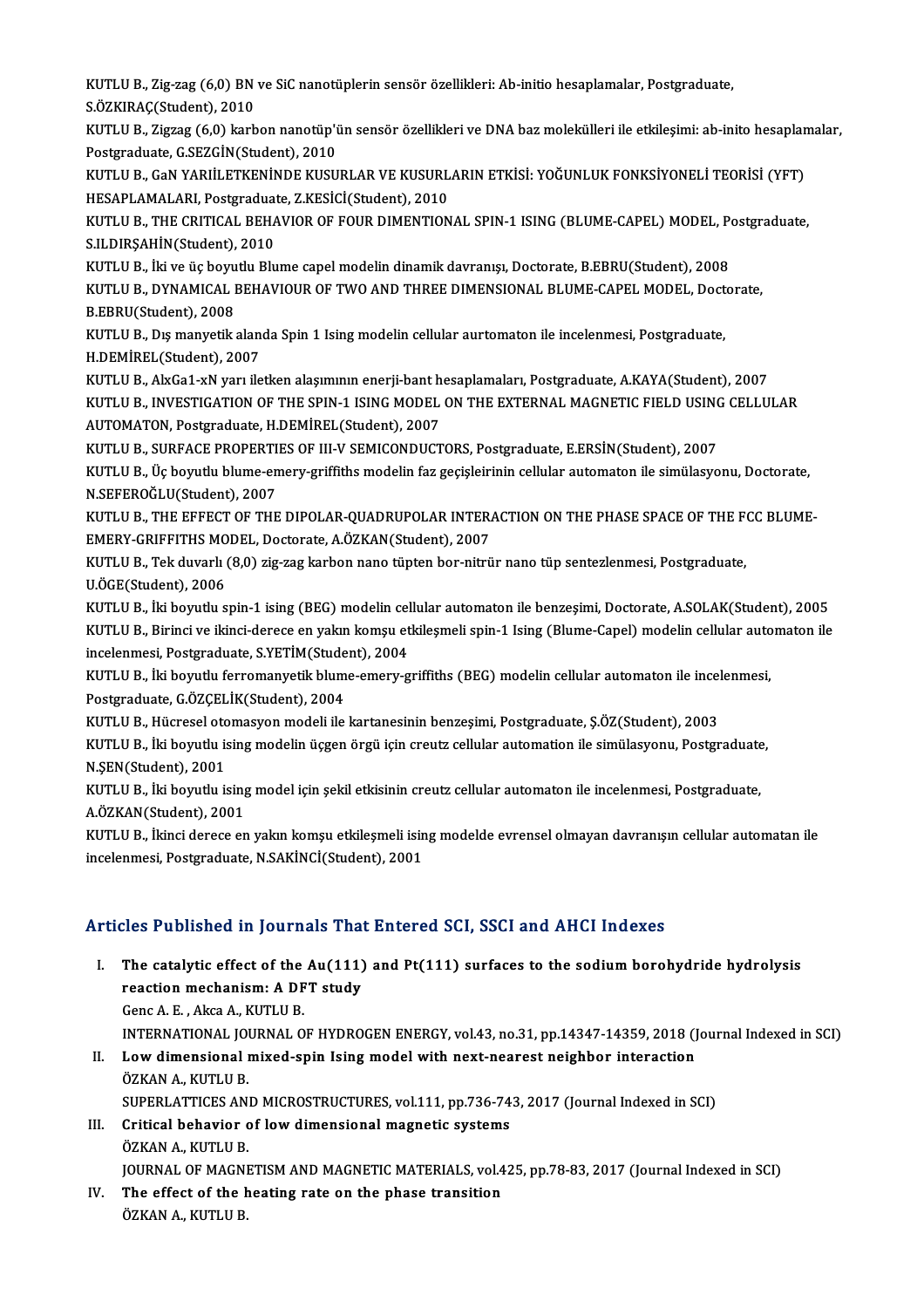PHASE TRANSITIONS, vol.89, no.12, pp.1183-1195, 2016 (Journal Indexed in SCI)<br>The estimation of a (kT(C)(n)(Ln) nhase disgram for a two dimensione

- V. The estimation of a  $(kT(C)(p)/J, p)$  phase diagram for a two-dimensional site-diluted Ising model<br>using a microcanonical algorithm PHASE TRANSITIONS, vol.89, no.12, pp.<br>The estimation of a (kT(C)(p)/J, p<br>using a microcanonical algorithm<br>VITTUE CENCAE The estimation of a<br>using a microcanoi<br>KUTLU B., GENÇ A. E.<br>PHYSICA A STATISTIC PHYSICA A-STATISTICAL MECHANICS AND ITS APPLICATIONS, vol.392, no.3, pp.451-457, 2013 (Journal Indexed in<br>SCI) KUTI<br>PHYS<br>SCI)<br>Einit PHYSICA A-STATISTICAL MECHANICS AND ITS APPLICATIONS, vol.392, no.3, pp.451-457, 2013 (Journal Inde<br>SCI)<br>VI. Finite-size scaling and power law relations for dipole-quadrupole interaction on Blume-Emery-<br>Criffiths model
- SCI)<br>Finite-size scali<br>Griffiths model<br>ÖZKAN A-KUTU Finite-size scaling<br>Griffiths model<br>ÖZKAN A., KUTLU B.<br>CENTRAL EUROPEA Griffiths model<br>ÖZKAN A., KUTLU B.<br>CENTRAL EUROPEAN JOURNAL OF PHYSICS, vol.9, no.3, pp.884-890, 2011 (Journal Indexed in SCI)

## Refereed Congress / Symposium Publications in Proceedings

efereed Congress / Symposium Publications in Proceedings<br>I. Catalytic activity Au(210) surface for sodium and Lithium borohydride hydrolysis reactions: A DFT<br>Atudy reed<br>Cataly<br>study. study.<br>GENÇ A. E. , AKÇA A., KUTLU B. study.<br>GENÇ A. E. , AKÇA A., KUTLU B.<br>İnternational Symposium on Chemistry and Computation, İstanbul, Turkey, 30 October 2017, pp.65-66<br>The nevised Jeing model Hamiltonian for the clean Si(001), surface: Cellular Automator

GENÇ A. E. , AKÇA A., KUTLU B.<br>International Symposium on Chemistry and Computation, İstanbul, Turkey, 30 October 2017, pp.65-66<br>II. The revised Ising model Hamiltonian for the clean Si(001) surface: Cellular Automaton İnternational Sympe<br>The revised Ising<br>KUTLU B., Çelebi H.<br>TED22 Muğla Turk II. The revised Ising model Hamiltonian for the clean Si(001) surface: Cellular Automaton calculations<br>KUTLU B., Çelebi H.<br>TFD33, Muğla, Turkey, 06 September 2017

III. THE EFFECT OF THE FOUR-DIMER AND THE VERTICAL NEXT-NEAREST NEIGHBOR INTERACTIONS ON TFD33, Muğla, Turkey, 06 September 2017<br>THE EFFECT OF THE FOUR-DIMER AND THE VERTICAL NEXT-NEAREST NEIGHBOR IN<br>THE Si(001) SURFACE PHASE TRANSITION: CELLULAR AUTOMATON CALCULATIONS<br>Celebi H. KUTHU P THE EFFECT OF T<br>THE Si(001) SUR:<br>Çelebi H., KUTLU B.<br>22rd inernational B THE Si(001) SURFACE PHASE TRANSITION: CELLULA<br>Celebi H., KUTLU B.<br>33rd Inernational Physics Congress, 6 - 10 September 2017<br>CATALYTIC ACTIVITY OF LOW INDEY An(111), An(10

- Celebi H., KUTLU B.<br>33rd Inernational Physics Congress, 6 10 September 2017<br>IV. CATALYTIC ACTIVITY OF LOW-INDEX Au(111), Au(100) AND Au(110) HIGH-INDEX Au(210)<br>SURFACES FOR SODIUM ROROUVORIDE UVDROLYSIS REACTION 33rd Inernational Physics Congress, 6 - 10 September 2017<br>CATALYTIC ACTIVITY OF LOW-INDEX Au(111), Au(100) AND Au<br>SURFACES FOR SODIUM BOROHYDRIDE HYDROLYSIS REACTION<br>CENCA E AKCAA KUTHU P **CATALYTIC ACTIVITY OF LO<br>SURFACES FOR SODIUM BO<br>GENÇ A. E., AKÇA A., KUTLU B.<br>TED22 Muğla Turkov 6 - 10 S.** SURFACES FOR SODIUM BOROHYDRIDE HYDROLYSIS REACTION<br>GENÇ A. E., AKÇA A., KUTLU B.<br>TFD33, Muğla, Turkey, 6 - 10 September 2017 GENÇ A. E. , AKÇA A., KUTLU B.<br>TFD33, Muğla, Turkey, 6 - 10 September 2017<br>V. Catalitic activity of Pt(111)and Au(111)Surface on sodium borohydride hydrolisis: a dft study<br>AKÇA A. CENÇ A. E. KUTLU B.
- TFD33, Muğla, Turkey, 6 10 S<br>Catalitic activity of Pt(111)<br>AKÇA A., GENÇ A. E. , KUTLU B.<br>TED33, Muğla Turkey, 6 10 S. Catalitic activity of Pt(111)and Au(111)S<br>AKÇA A., GENÇ A. E. , KUTLU B.<br>TFD33, Muğla, Turkey, 6 - 10 September 2017 AKÇA A., GENÇ A. E. , KUTLU B.<br>TFD33, Muğla, Turkey, 6 - 10 September 2017<br>VI. dft studt of the hydroxyl ion co-adsorbtion effect on Pt(111)and Au(111) surfaces to sodium<br>bereburide bydrolygis reastion
- TFD33, Muğla, Turkey, 6 10 Septem<br>dft studt of the hydroxyl ion co-<br>borohyride hydrolysis reaction borohyride hydrolysis reaction<br>GENÇ A. E. , AKÇA A., KUTLU B. borohyride hydrolysis reaction<br>GENÇ A. E. , AKÇA A., KUTLU B.<br>TFD33, Muğla, Turkey, 6 September - 10 June 2017<br>Magnetis behavier of the spin 3 Jsing Model
- VII. Magnetic behavior of the spin-3 Ising Model<br>ÖZKAN A., KUTLU B. TFD33, Muğla, Turke<br><mark>Magnetic behavior</mark><br>ÖZKAN A., KUTLU B.<br>Turkich physical 900

Turkish physical society 33rd international Physics congress, 6 - 10 September 2017

ÖZKAN A., KUTLU B.<br>Turkish physical society 33rd international Physics congress, 6 - 10 September 2017<br>VIII. Magnetic behavior of low dimensional spin-1/2, spin-3/2 and spin-5/2 Ising Models<br>ÖZKAN A. KUTHU B Turkish physical soc<br><mark>Magnetic behavior</mark><br>ÖZKAN A., KUTLU B.<br>Turkish physical soc Magnetic behavior of low dimensional spin-1/2, spin-3/2 and spin-5/2 Isin<br>ÖZKAN A., KUTLU B.<br>Turkish physical society 33rd international Physics congress, 6 - 10 September 2017<br>Pir Bouutly Utingi En Yokun Komay Etkilosmali

Turkish physical society 33rd international Physics congress, 6 - 10 September 2017

## ÖZKAN A., KUTLU B.<br>Turkish physical society 33rd international Physics congress, 6 - 10 September 2017<br>IX. Bir Boyutlu İkinci En Yakın Komşu Etkileşmeli Karışık Spin 3 Spin 3 2 Ising Modelin Manyetik<br>Davranısı ÖZKAN A., KUTLU B. Davranışı<br>ÖZKAN A., KUTLU B.<br>22. Yoğun Madde Fiziği Ankara Toplantısı, Ankara, Turkey, 16 December 2016<br>CATALYTIC EEEECT OF BLATINUM SUPEACES TO TUE NoPHA HYDPOL

X. CATALYTIC EFFECT OF PLATINUM SURFACES TO THE NaBH4 HYDROLYSIS<br>AKCA A., KUTLU B. 22. Yoğun Madde F<br>CATALYTIC EFFE<br>AKÇA A., KUTLU B.<br>INTERNATIONAL B CATALYTIC EFFECT OF PLATINUM SURFACES TO THE NaBH4 HYDROLYSIS<br>AKÇA A., KUTLU B.<br>INTERNATIONAL PHYSICS CONFRENCE AT THE ANATOLIAN PEAK, 25 - 27 February 2016<br>THE EFFECT OF THE NEXT NEAREST NEICHBOR INTERACTIONS ON THE CRITI

XI. THE EFFECT OF THE NEXT NEAREST NEIGHBOR INTERACTIONS ON THE CRITICAL BEHAVIOR OF LOW DIMENSIONAL MAGNETIC SYSTEMS INTERNATIONAL PHYSICS CONFRENCE AT TH<br>THE EFFECT OF THE NEXT NEAREST NEI<br>LOW DIMENSIONAL MAGNETIC SYSTEMS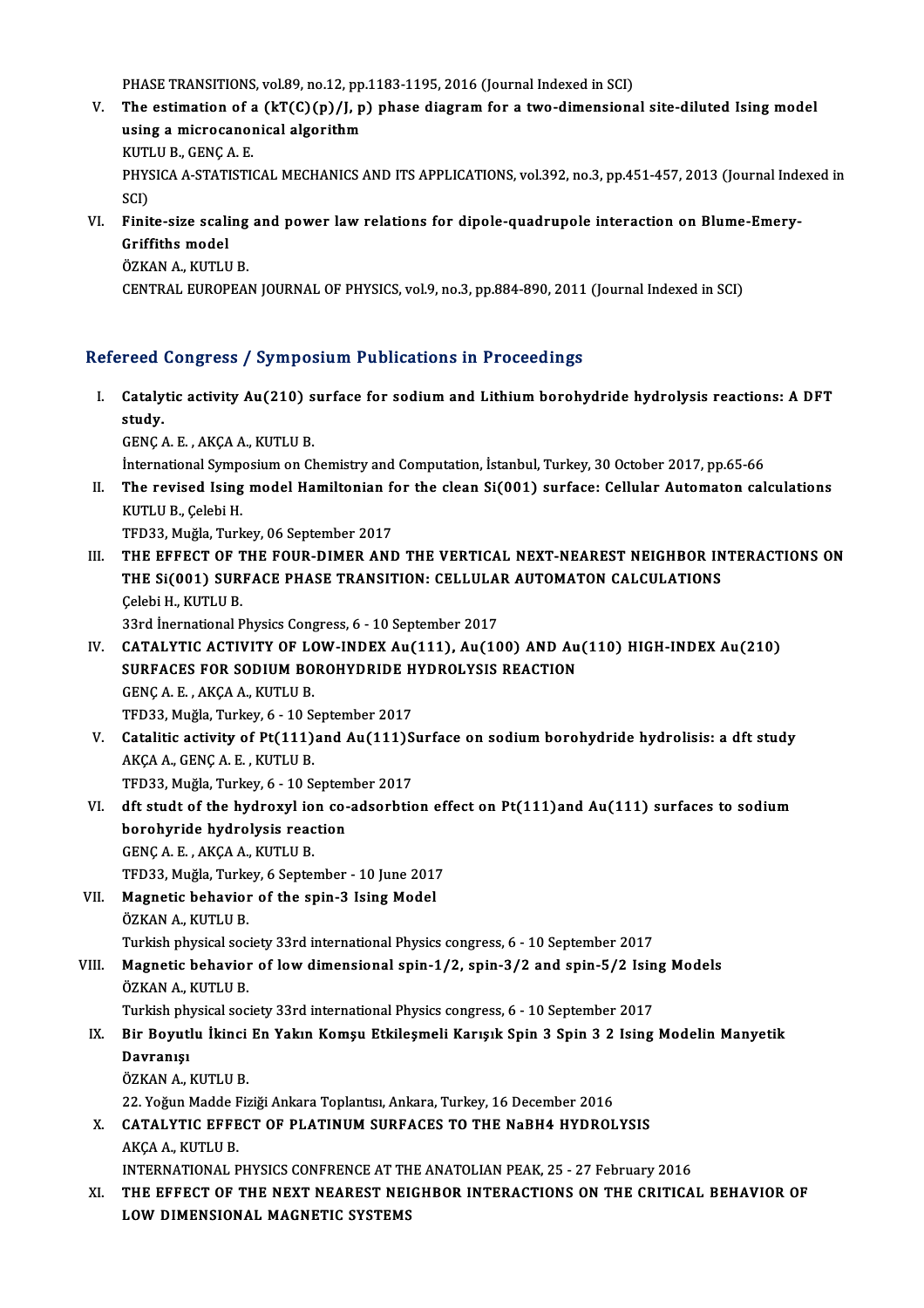ÖZKAN A., KUTLU B.

Turkish Physical Society 32nd International Physics Congress, Muğla, Turkey, 6 - 09 September 2016 ÖZKAN A., KUTLU B.<br>Turkish Physical Society 32nd International Physics Congress, Muğl<br>XII. Catalysis of sodium borohydride in non catalayed solution<br>CENC A. E. KUTHU B. Turkish Physical Socie<br>Catalysis of sodium<br>GENÇ A. E. , KUTLU B.<br>TURKISH BHYSICAL S

Catalysis of sodium borohydride in non catalayed solution<br>GENÇ A. E. , KUTLU B.<br>TURKİSH PHYSİCAL SOCIETY 32. INTERNATIONAL PHYSICS CONGRESS, 6 - 09 September 2016, vol.1, pp.134<br>CATAL YTIC EEEECT OF METAL OYIDE TiO2 110 SU GENÇ A. E. , KUTLU B.<br>TURKİSH PHYSİCAL SOCIETY 32. INTERNATIONAL PHYSICS CONGRESS, 6 - 09 September 2016, vc<br>XIII. CATALYTIC EFFECT OF METAL OXIDE TiO2 110 SURFACE TO THE NaBH4 HYDROLYSIS<br>AKCA A. KUTLU P TURKİSH PHYSİCA<br>CATALYTIC EFFE<br>AKÇA A., KUTLU B.<br>TURKEH BHYSICA XIII. CATALYTIC EFFECT OF METAL OXIDE TIO2 110 SURFACE TO THE NaBH4 HYDROLYSIS<br>AKCA A., KUTLU B. AKÇA A., KUTLU B.<br>TURKISH PHYSICAL SOCIETY 32. INTERNATIONAL PHYSICS CONGERES, 06 September 2016, vol.1<br>XIV. CATALYTIC EFFECT OF METAL OXIDE AND METAL SURFACES ON THE NaBH4 HYDROLYSIS<br>AKCA A. KUTLU B TURKISH PHYSICAL SOCIETY 32. INTERNATIONAL PHYSICS CONGERES, 06 September 2016, vol.1 CATALYTIC EFFECT OF METAL OXIDE AND METAL SURFACES ON THE NaBH4 HYDROL!<br>AKÇA A., KUTLU B. CATALYTIC EFFECT OF METAL OXIDE AND METAL SURFACES ON THE NaBH4 HYDROLYSIS<br>AKÇA A., KUTLU B.<br>TURKISH PHYSICAL SOCIETY 32. INTERNATIONAL PHYSICS CONGERES, 6 - 09 September 2016, vol.1<br>NABH4 Hidroliz reaksiyonu üzerine Pt 11

TURKISH PHYSICAL SOCIETY 32. INTERNATIONAL PHYSICS CONGERES, 6 - 09 September 2016, vol 1

- XV. NABH4 Hidroliz reaksiyonu üzerine Pt 111 Yüzeyinin katalitik etkisi NABH4 Hidroliz reaksiyonu üzerine Pt 111 Yüzeyinin katalitik etkisi<br>AKÇA A., KUTLU B.<br>YMF21 21. Yoğun madde Fiziği Ankara Toplantısı, Turkey, 25 December 2015, vol.21, pp.126<br>Bir Boyutlu opin 3 opin 3 3 Jeing Modelin Cellu AKÇA A., KUTLU B.<br>YMF21 21. Yoğun madde Fiziği Ankara Toplantısı, Turkey, 25 December 2015, vol.21, p<br>XVI. Bir Boyutlu spin 3 spin 3 2 Ising Modelin Cellular Automaton ile İncelenmesi<br>ÖZKAN A. KUTU U B.
- YMF21 21. Yoğun ma<br>Bir Boyutlu spin 3<br>ÖZKAN A., KUTLU B.<br>21. Yoğun Madda Fir Bir Boyutlu spin 3 spin 3 2 Ising Modelin Cellular Automaton ile İncel<br>ÖZKAN A., KUTLU B.<br>21. Yoğun Madde Fiziği Ankara Toplantısı, Ankara, Turkey, 25 December 2015<br>4 d BEC modelin farromanyatik ve karısık dönt kutunlu far

21. Yoğun Madde Fiziği Ankara Toplantısı, Ankara, Turkey, 25 December 2015

- ÖZKAN A., KUTLU B.<br>21. Yoğun Madde Fiziği Ankara Toplantısı, Ankara, Turkey, 25 December 2015<br>XVII. 4 d BEG modelin ferromenyetik ve karışık dört kutuplu faz bölgesinde kritik davranışının CA<br>soğutma algoritması ile incele DURAN A., KUTLU B., GÜNEN A. soğutma algoritması ile incelenmesi<br>DURAN A., KUTLU B., GÜNEN A.<br>21. Yoğun madde fiziği Ankara toplantısı, Turkey, 25 December 2015<br>Bir Boyutlu spin3 spin3 2 Jsing modelin GA ile inselenmesi
- XVIII. Bir Boyutlu spin3 spin3 2 Ising modelin CA ile incelenmesi<br>ÖZKAN A., KUTLU B. 21. Yoğun madde fiz<br>Bir Boyutlu spin3<br>ÖZKAN A., KUTLU B.<br>21. Yoğun madde fiz Bir Boyutlu spin3 spin3 2 Ising modelin CA ile incelenmesi<br>ÖZKAN A., KUTLU B.<br>21. Yoğun madde fiziği Ankara toplantısı, Turkey, 25 December 2015<br>NaBHA Hidrolisinde Au 111 Yüzeyininin Katalitik Etkişis

XIX. NaBH4 Hidrolizinde Au 111 Yüzeyininin Katalitik Etkisis 21. Yoğun madde fiziğ<br>NaBH4 Hidrolizinde<br>GENÇ A. E. , KUTLU B.<br>21. Yoğun Madda Fizii NaBH4 Hidrolizinde Au 111 Yüzeyininin Katalitik Etkisis<br>GENÇ A. E. , KUTLU B.<br>21. Yoğun Madde Fiziği Ankara Toplantısı, Turkey, 25 December 2015<br>Düzen Düzen Fez Cosislerinde Jettme Hızının Etkisi

- XX. Düzen Düzen Faz Geçişlerinde Isıtma Hızının Etkisi 21. Yoğun Madde Fiz<br>**Düzen Düzen Faz**<br>ÖZKAN A., KUTLU B.<br>20 Yoğun Madde Fiz Düzen Düzen Faz Geçişlerinde Isıtma Hızının Etkisi<br>ÖZKAN A., KUTLU B.<br>20. Yoğun Madde Fiziği Ankara Toplantısı, Ankara, Turkey, 26 December 2014<br>Universality of the Mived anin 2 Snin 2.2 Ferrimagnetis Ising Model e
- XXI. Universality of the Mixed spin 3 Spin 3 2 Ferrimagnetic Ising Model on Cellular Automaton<br>ÖZKAN A., KUTLU B. 20. Yoğun Madde Fiz<br>Universality of the<br>ÖZKAN A., KUTLU B.<br>Turkish Physisal Sos Universality of the Mixed spin 3 Spin 3 2 Ferrimagnetic Ising Model on Cellular Automaton<br>ÖZKAN A., KUTLU B.<br>Turkish Physical Society 30th International Physics Congress, İstanbul, Turkey, 2 - 05 September 2013<br>Bes Beyutlu

## ÖZKAN A., KUTLU B.<br>Turkish Physical Society 30th International Physics Congress, İstanbul, Turkey, 2 - 05 September 2013<br>XXII. Beş Boyutlu Hiperkübik Örgüde Blume Emery Griffiths BEG Modelin Cellular Automaton ile<br>İnce Turkish Physi<br>Beş Boyutlu<br>İncelenmesi<br>ÖZKAN ALKI Beş Boyutlu Hiper<br>İncelenmesi<br>ÖZKAN A., KUTLU B.<br>Turkish Physisal Sos İncelenmesi<br>ÖZKAN A., KUTLU B.<br>Turkish Physical Society 28th International Physics Congress, Bodrum, 6 - 09 September 2011

# ÖZKAN A., KUTLU B.<br>Turkish Physical Society 28th International Physics Congress, Bodrum,<br>XXIII. Dipol Kuadrupol Etkileşimli Blume Emery Griffiths BEG Model<br>ÖZKAN A. KUTI U B Turkish Physical Soc<br>Dipol Kuadrupol E<br>ÖZKAN A., KUTLU B.<br>Türk Eirik Derneği 2

ÖZKAN A., KUTLU B.<br>Türk Fizik Derneği 26. Uluslararası Fizik Kongresi, Bodrum, 24 - 27 September 2009

## ÖZKAN A., KUTLU B.<br>Türk Fizik Derneği 26. Uluslararası Fizik Kongresi, Bodrum, 24 - 27 September 2009<br>XXIV. Dört Boyutlu Isıng Modelin Düzen Parametresi İhtimaliyet Dağılımı İçin Sonlu Örgü Ölçekleme<br>Roğuntısı Türk Fizik<br><mark>Dört Boy</mark><br>Bağıntısı<br>Mül AzıM Dört Boyutlu Isıng Modelin Düzen Parametresi İhtimaliyet Dağılımı<br>Bağıntısı<br>MÜLAZIMOĞLU KIZILIRMAK G., DURAN A., MERDAN Z., GÜNEN A., KUTLU B.<br>26 Hluckresses Eizik Kongresi Muğla Turkey 24, 27 September 2009 Bağıntısı<br>MÜLAZIMOĞLU KIZILIRMAK G., DURAN A., MERDAN Z., GÜNEN A., KUTLU B.

## 26. Uluslararası Fizik Kongresi, Muğla, Turkey, 24 - 27 September 2009

# XXV. Dipol Kuadrupol Etkileşimin Faz Geçişleri Üzerindeki Etkisi ÖZKAN A., KUTLU B.<br>15. Yoğun Madde Fiziği Ankara Toplantısı, Ank<br>XXVI. Cu Au Tipi İkili Alaşımlarda Faz Geçişleri<br>ÖZKAN A. KUTU U P

15. Yoğun Madde Fiziği Ankara Toplantısı, Ankara, Turkey, 07 November 2008

15. Yoğun Madde Fiz<br>Cu Au Tipi İkili Ala<br>ÖZKAN A., KUTLU B.<br>14. Yoğun Madde Fiz ÖZKAN A., KUTLU B.<br>14. Yoğun Madde Fiziği Ankara Toplantısı, Turkey, 02 November 2007

XXVII. Spin 1 Ising Blume Emery Griffiths Modelde Re entrant Faz Geçişinin Yüz Merkezli Kübik FCC Örgü